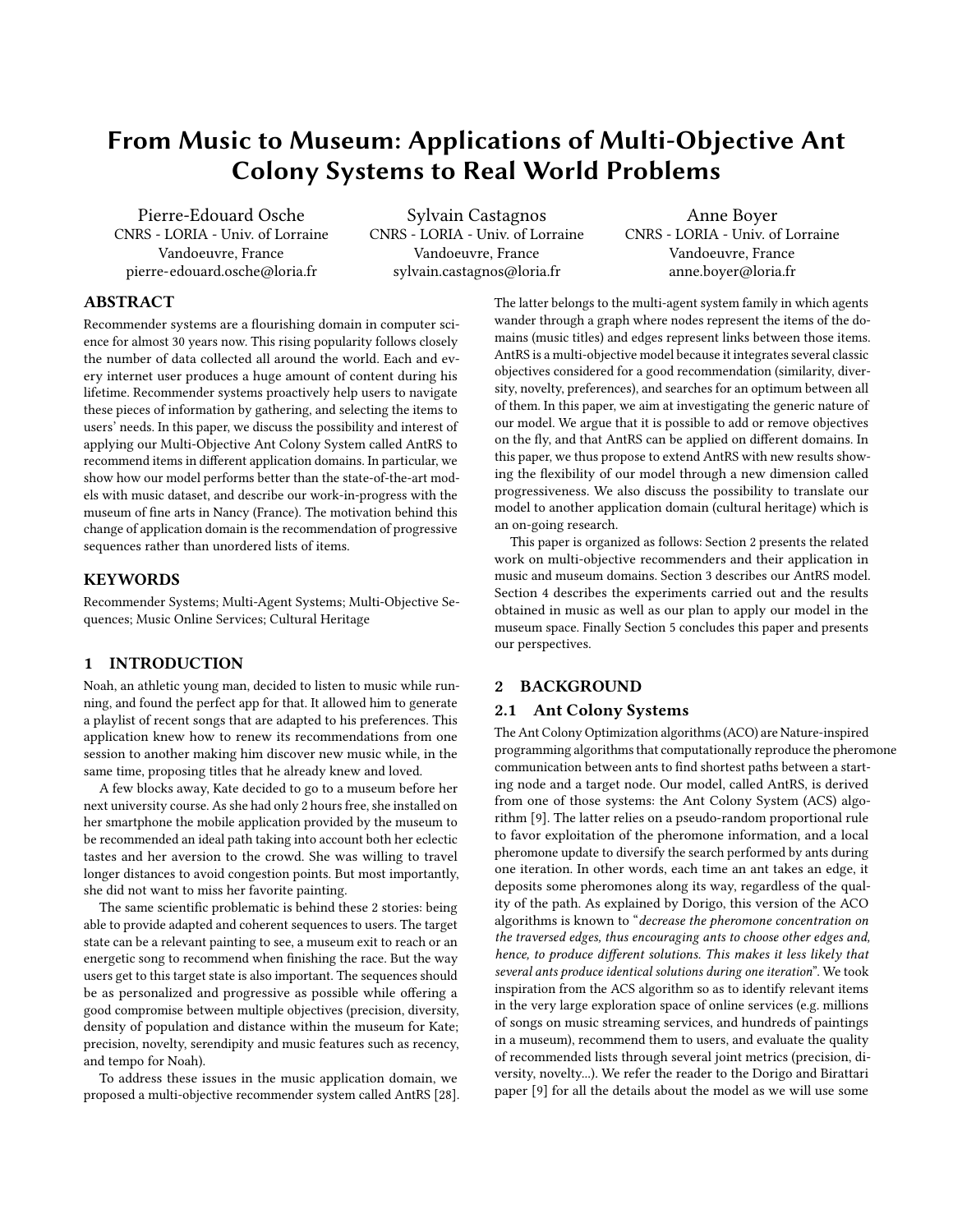of the notations/equations of their work in the section [3.](#page-2-0) In the recent years, many studies have been using multi-agent systems and more specifically the ACO algorithms. One of the first study using the ACO in recommender systems was from Semet et al. [\[34\]](#page-7-2) in an e-learning system. The authors built a graph where the nodes represent educational resources and the edges have transition probabilities associated to them. The authors also introduce success and failure pheromones as an additional information. The system could however be improved as there is no user model and it also needs professors to evaluate the possible paths, which could be an important drawback in a large database. Optimization problems have also been tackled by ACO algorithms with success. We can cite [\[12\]](#page-7-3) which proposed a framework to use multiple ant colony system for the vehicle routing problem with time windows, a classic multi-objective problem where multiple objectives are conflicting with each other. Since this paper is more focused on applying our model in two different domains (music and museum), the next two subsection will focus on recommender systems in these particular domains.

#### 2.2 Recommender Systems in Music

When it comes to recommending music, a system can either propose a list of independent items at each time step, or it can suggest a sequence of items [\[29\]](#page-7-4). Let us note that Sequence-Aware Recommender Systems may refer to the order of the past events (i.e. looking for co-occurrence patterns [\[3\]](#page-7-5) or for sequential patterns [\[16\]](#page-7-6) in past sessions) or the order of the future recommendations (such as in playlists [\[17,](#page-7-7) [25\]](#page-7-8)). As recent research has found little evidence that the exact order of songs actually matters to users [\[36\]](#page-7-9), we first limited our state-of-the-art to the recommendations of lists.

Besides its ability to generate recommendation lists, our system sees the selection of relevant items as a multi-objective optimization problem. Most recommenders solely focus on the accuracy (precision and recall) [\[32\]](#page-7-10). Yet, more and more systems attempt to find a compromise between several dimensions such as precision, serendipity and novelty [\[19\]](#page-7-11), or between precision and diversity [\[23,](#page-7-12) [47\]](#page-7-13) for example. There are several ways to address this issue. One can either look for a set of Pareto solutions, considering that a solution is optimal if it is not possible to make any objective better off, without making at least one objective worse off [\[48\]](#page-7-14). In that case, the goal of recommender systems is to produce as many solutions as possible from the Pareto-front solution set. Or one can rank the items in a single list by aggregating or reordering the results of each objective taken separately [\[30\]](#page-7-15). This list can be computed at once [\[14\]](#page-7-16), or come out of a 2-step process consisting in building several lists of candidate items for the active user and in merging them [\[11,](#page-7-17) [13,](#page-7-18) [31,](#page-7-19) [40,](#page-7-20) [41,](#page-7-21) [43\]](#page-7-22). Recommending several Pareto solutions offers the advantage to leave the choice to the active user. It can be interesting in some application domains such as e-commerce where an explicit validation process from the user is mandatory. However, in the context of online music services, it is not conceivable to request a user decision at each timestep. The songs must come one after another without disturbing the user in his/her main current task. For this reason, we focused on recommenders which produce only one solution (i.e. only one list of recommendations).

As a conclusion, our model AntRS is a multi-objective single-list recommender. Those recommenders usually suffer from several limitations: they are dependent from the application domain (any change in the set of objectives has a drastic impact on the implementation of the model) and they are very time-consuming. To bypass these difficulties, we rely on a Multi-Agent System (MAS), and more precisely on an Ant Colony System explained below. MAS have multiple advantages in our context such as the low computational complexity, the ability to tackle multi-objective problems and the resilience to changes. In this paper, we first deepen the results we got on a music dataset in [\[28\]](#page-7-0). Then, we show how this model can be translated to another application domain. We chose to apply AntRS to Cultural Heritage, and more specifically to museum guides, since the visitors' lists of recommendations should notably be ordered in sequences so as to minimize the distance to travel and to tell a coherent story. Thus, this change of context allows us to extend our model with the notion of progressiveness.

#### 2.3 Recommender Systems in Museums

In the recent years, a trend emerged in recommender systems because experimentations showed that users needed more than precise recommendations. Metrics like diversity, novelty, serendipity slowly were more and more considered into recent systems alongside user's contextual information (Is the user alone? Is she/he at work or at home? . . .) with Context-Aware Recommender Systems (CARS) [\[1\]](#page-6-1). This recent trend follows the development of technologies capable of feeding models with contextual and geographical information like smartphones, GPS or indoor positioning system [\[8\]](#page-7-23). The recommender systems that take into account all of these pieces of information are gathered under the name Location-Aware Recommender Systems (LARS) [\[22\]](#page-7-24).

The tourism domain is an obvious choice to field test algorithms taking into account the context and the location of user in a real physical environment. As early as the beginning of the 2000s, some experimentations were conducted in e-tourism to help visitors find their way to interesting areas. Cheverst et al. [\[6\]](#page-7-25) were one of the first to propose a system taking into account contextual information (location, date, hour of the day, opening and closing hours for attractions,. . .). However, no visitor model were created and, thus, no recommendation were made. Chou et al. [\[7\]](#page-7-26) propose a system were works of art are modelled as well as the visits themselves. They then used these data to model visitors preferences and recommend them works of art, areas of interest or even a route. To model visitor preferences, studies have shown that viewing time is correlated with interest for simple item like clothes. Though it still has to be tested with more complex items like exhibits (i.e. it might be easier and less time-consuming to tell if we like a t-shirt or not compared to a 5x3m painting).

In the recent years, a lot of studies expanded the work already done by using new technologies as well as advancement in recommender systems in general. Some of those studies are particularly interesting for our current work. For example, Van Hage et al. [\[37\]](#page-7-27) created a model capable of guiding visitors through the Rijksmuseum in the Netherlands. The algorithm takes into account the visiting time specified by the visitors, the ratings given on already seen exhibits or the distance between the different items available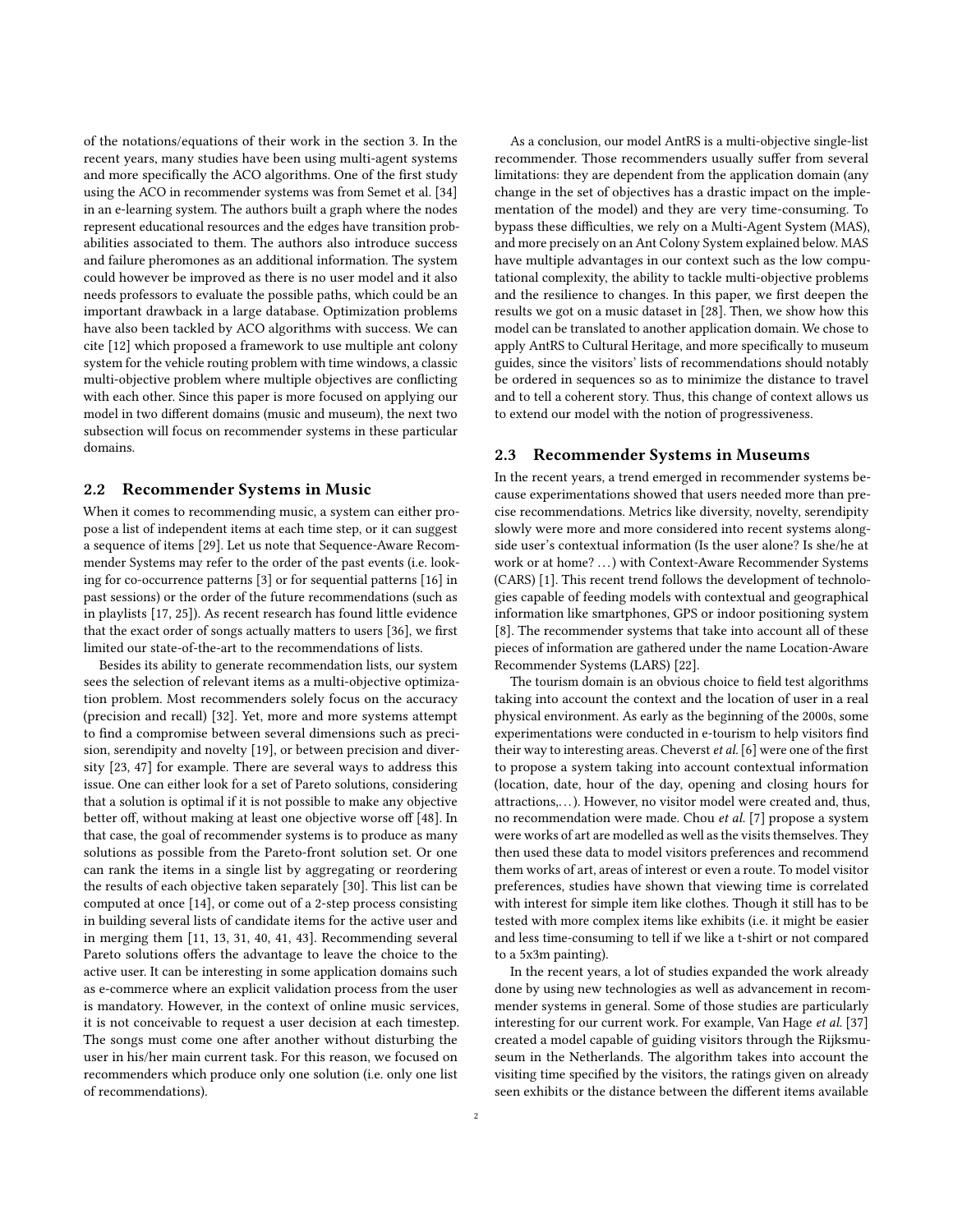for the recommendation. However this study lacks some important points: the authors only simulated the visit and visitors had to manually rate what they saw to feed the recommender system, potentially degrading the user experience. Woerndl et al. [\[42\]](#page-7-28) tried to alleviate this problem by creating an algorithm which proactively proposes recommendation to the user based on internal metrics computed on contextual information. Nonetheless, the users still had to validate afterwards if the recommendation was made at a good moment or not.

Some studies focused on other subject specific to tourism like how the crowd might impact the visitor experience and how to manage it as best as possible [\[27\]](#page-7-29). The authors in [\[45\]](#page-7-30) performed an extensive study in the Louvre museum on more than 24,000 visitors with Bluetooth sensors and a mobile application to track their location, giving some interesting insights on the behavior of the visitors. Based on the duration of their visit, the visitors were divided in two groups: the short-stay and the long-stay visitors. It was found that these two groups, despite not having the same visiting time, were mostly looking at the same works of art and taking the same paths. These findings illustrate the importance of having a way to manage the crowd.

Finally, other studies highlighted how a single person may behave while visiting a museum. Veron and Levasseur [\[39\]](#page-7-31) in an ethnographic study in the Centre Georges Pompidou were able to categorize four visiting style: (1) the ant who looks at every artwork in the scenography order, (2) the butterfly who performs a zigzag visit, alternating between each side in a room, (3) the grasshopper who progresses in the museum by doing big leaps to only look at a few selected pieces interesting to him, and (4) the fish who stays at the center of the room to have a quick look from away to all the exhibits before going into another room. Recent studies have tried to retrieve or to use these visiting styles in recommender systems. Like so, the authors in [\[21\]](#page-7-32) did an experiment where 140 visitors were put in a room with paintings and an audio-guide. Based on how the visitors behave, the authors conclude that the four visiting style were retrieved and that it was possible to predict the visiting style of a single visitor relatively early. They nuanced their results because, unless [\[39\]](#page-7-31), they showed that visitors were able to change from a visiting style to another during the visit. This study did however not include a recommender system. Finally, Lykourentzou et al. [\[24\]](#page-7-33) developed a simulation were entities wandered through a virtual museum based on the four visiting styles. They then showed that with intelligent recommendations, it was possible to increase the satisfaction of the entities at the end of the visit. The study was however not verified in a real life setting.

# <span id="page-2-0"></span>3 ANTRS MODEL

AntRS has been built with several goals in mind: (1) be as generic as possible, (2) be able to include several competing objectives in a single list, (3) be resilient to changes in the environment (new items, new preferences,. . .). As explained previously, our model takes inspiration from the ACS algorithm because the latter gathers all the quality needed to satisfy those objectives. However, we want to point out the differences between the classic ACS and our model AntRS. In this section, we will outline those differences as well as new results in comparison to our previous study.

## <span id="page-2-2"></span>3.1 Graph creation

The first step before running our model is to create the graph the agents will roam on. To do so, we created nodes corresponding to items of the domain and applied a selection algorithm to create edges between these nodes, as working with a complete graph was beyond the realm of possibilities giving the usually huge number of items. At this point, we formulated two assumptions to help us construct the graph: (A1) past sequences created by previous users represent useful domain knowledge which should be exploited, and (A2) past sequences done by previous users are not always the best possible ones and could have been improved with clever recommendations. The general intuition behind these two assumptions can be explained like so:

- (A1): users consult items that satisfy their needs in the best possible way, thus there is interesting patterns and knowledge to exploit from these consultations;
- (A2): given that users do not generally browse all the existing items to select the perfect ones for their needs, it is safe to assume that another sequence could have satisfied the needs of users in a better way.

However in this work, we did not prove or disprove these assumptions, we simply used them to help building our graph.

To take into account these two hypotheses, we first computed the number of transitions (i.e. co-consultations) between each pair of items in our dataset. We added all the transitions above a specific threshold, and only some of those below this threshold as edges. Finally, if a given connectivity degree was not reached, we added new edges between items who were not connected in our dataset to allow our model to discover new potential interesting paths not known by users. The process of creating an edge is shown in Equation [1.](#page-2-1)

<span id="page-2-1"></span>
$$
e_{ij} = \begin{cases} \text{if } t_{ij} \ge m \\ \text{or if } t_{ij} < m \text{ and } q < t_{ij} \text{ where } q \in [\min t_{il}; \log(\max t_{il})] \\ \text{or if } t_{ij} = 0 \text{ and if } \deg(i) < d \text{ then pick a random} \\ \text{transition until } \deg(i) = d \end{cases} \tag{1}
$$

where  $e_{ij}$  is the presence of an edge between vertices  $i$  and  $j$ ,  $t_{ij}$  is the number of transitions performed from item i to item j by the users in the dataset,  $m$  is the threshold where transitions are not directly added to the graph as edges,  $q \in [min t_{il}; log(max t_{il})]$ is a random variable uniformly distributed, min  $t_{il}$  is the minimal number of transitions between the item i and all the others items  $l \in V_i$  where at least one transition has been found,  $deg(i)$  is the current degree of the node  $i$  in the graph and  $d$  is a parameter specifying the minimal degree each vertex must have in the final graph.

For our first study in [\[28\]](#page-7-0), we only created one graph using all the data available with all the training users. This choice was justified by the fact that it takes less time to do so as the graph can be huge. Moreover, the edges in the graph reflect the global knowledge of all the user in the system. In this paper, we tested another way to proceed by creating a graph per test user. To do so, we computed the n most similar neighbours of the active user based on the known ratings with a classical cosine similarity measure. Those  $n$  users were then used to create the graph as explained above.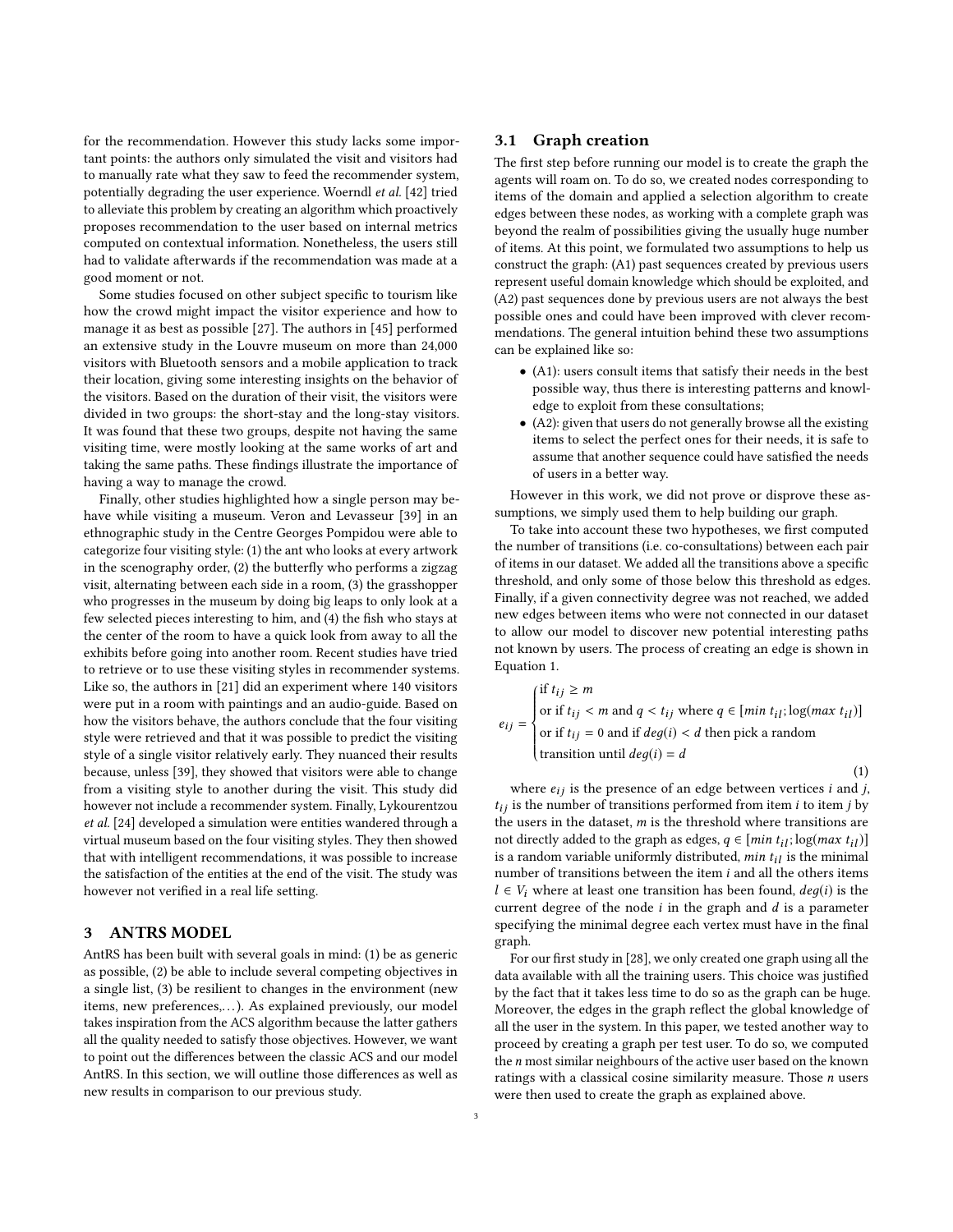## 3.2 Objectives

It is now widely admitted that the sole precision is not sufficient to produce good recommendations to users. In [\[28\]](#page-7-0), we proposed to define a set of 4 concurrent objectives that often have to be considered in the literature while recommending a list of items. In this paper, we aim at showing that these objectives are transposable in different application domains, guaranteeing the generic nature of our approach. For the purpose of this study, we also added a fifth objective – called progressiveness – whose relevance will be discussed depending on the application domain.

The ability to add objectives, modulate their importance or remove them on the fly is essential for having an adaptive model. To address this issue, we chose to include as many colonies as objectives in our model where each colony is specialized in maximizing its own objective. To do so, we modified the way the ACS model computes the distance d between two nodes of the graph. The rest of this Section describes the equations used to compute the distance for each colony.

Similarity - The goal of this colony is to find items as similar as possible of what the user previously viewed or is currently viewing. A lot of methods exist to compute the similarity of two vectors and, based on our dataset and on the metadata available, we decided to use a cosine similarity measure [\[35\]](#page-7-34). To compute the distance value on the edges of the graph, we simply computed the cosine similarity between the two items represented by the vertices. More formally, for an edge  $(i, j)$ , its associated distance  $d_{ij}$  is computed with the cosine similarity between the vectors of the descriptive characteristics of the items  $i$  and  $j$ .

$$
d_{ij} = \frac{1}{\text{sim}(C_i, C_j)}
$$
 (2)

where  $C_i$  are the characteristics of the item *i*. The item character-<br>is depend obviously on the dataset and on the meta-information istics depend obviously on the dataset and on the meta-information available but, we can formalize that each item of the dataset is described by *n* characteristics as follow  $C_i = \{c_1, c_2, \ldots, c_n\}$ . We used the multiplicative inverse to transform the similarity metric sim ∈ [0; 1] into a distance  $d$  ∈ [1; +∞]. Therefore, a distance value near 1 on an edge  $(i, j)$  means that the two items  $i$  and  $j$  are similar.

Diversity - This characteristic and the similarity are often described together as they are both related to the distance/correlation between the items liked by the user and his recommendations. But unlike similarity, diversity depicts how dissimilar two items are relatively to each other. Similarity and diversity are complementing each other in the sense that they are both needed to adapt the system to the needs of different users [\[18\]](#page-7-35). To compute this objective, we chose to apply one of the classic diversity metric which is obtained by computing the inverse of the similarity between two items, as shown in Equation [3.](#page-3-0) As for the similarity, we used the multiplicative inverse of the diversity to obtain a distance  $d \in [1; +\infty]$ .

<span id="page-3-0"></span>
$$
d_{ij} = \frac{1}{1 - sim(C_i, C_j)}
$$
\n(3)

 $a_{ij}$  =  $1 - sim(C_i, C_j)$ <br>Novelty - The goal of this colony is to search for items that are not yet known by the user. Novelty is an important characteristic of a recommender system to avoid a potential lack of interest of users due to too much foreseeability in the recommended items [\[38\]](#page-7-36). To determine if an item is novel or not relatively to a specific user, we used the work of Zhang [\[46\]](#page-7-37) who defined the novelty as a notion composed of three characteristics: (1) Unknown: the item is unknown to the user, (2) Satisfactory: the item is liked by the user, (3) Dissimilarity: the item is dissimilar to the other items known by the user. The author proposed to evaluate the novelty of the item i for the user  $u$  as follow:

<span id="page-3-1"></span>
$$
novelty(i, u) = p(i|unknown, u) \cdot dis(i, pref_u) \cdot p(i|like, u) \quad (4)
$$

where  $p(i|unknown, u)$  is the probability that the user u does not know the item i,  $dis(i,pref_u)$  is the dissimilarity between i and the set of items in the users' profile and  $p(i|like, u)$  is the probability that  $u$  will like  $i$ . However, the dissimilarity and the satisfaction of the user relatively to i are closely related to other objectives in our model, respectively maximized by the diversity colony and by both the preferences and the similarity colonies. Hence we decided to trim down the Equation [4](#page-3-1) to the probability  $p(i|unknown, u)$  only (see Equation [5\)](#page-3-2).

<span id="page-3-2"></span>
$$
p(i|unknown, u) = -log(1 - popi)
$$
\n(5)

where  $pop_i$  is the popularity of item *i*.<br>**Preferences** - The preferences chara

Preferences - The preferences characteristic corresponds to what the user really likes. It intersects with the similarity notion but, again as with diversity and novelty, we think that preferences express another aspect of a good recommendation for a user. The similarity characteristic allows the recommender to propose items that are similar to the preferences of the user, but it is not guaranteed that she/he will like those items. It is for example perfectly common to both like and dislike some songs coming from the same album and artist, yet those songs will probably be treated as very similar relative to each other. The preferences characteristic favors items that are known to be liked by the user.

The goal for this colony is to find a sequence in the graph prioritizing items that are already known to be liked by the user. Thereby, items must have criteria conveying how the user like an item or not. This can be done either with explicit feedback (e.g. item rating,. . .), with implicit feedback (e.g. number of times the user viewed an item,. . .) or with a combination of both. The nature of the feedback will heavily depend on the domain, but we can formalize that each collected information concerning the behavior of a user on an item must be taken into account. Let  $C_u$  be the set of criteria representing all the actions that a user  $u$  may perform on the items of the system, thus  $c_{u,i}$  is the sum of all interactions specific to a single<br>criterion c that a user u performed on an item i (e.g. the number of criterion  $c$  that a user  $u$  performed on an item  $i$  (e.g. the number of times a user  $u$  viewed  $i$ ). To aggregate all the different interactions possible in a single value, we use the presumed interest formula proposed by Castagnos et al. in [\[5\]](#page-7-38) and described in the Equation [6.](#page-3-3)

<span id="page-3-3"></span>
$$
presumed interest_{u,i} = v_{min} + \frac{\sum_{c \in C} (w(c) \cdot c(u,i))}{\sum_{c \in C} w(c)} \cdot \frac{(v_{max} - v_{min})}{c_{max}}
$$
(6)

where  $c(u, i)$  corresponds to normalized values given to the item i by the user u to each criterion c,  $w(c)$  is the weight of the criterion c,  $v_{min}$  and  $v_{max}$  are the minimal and maximal expected values for the presumed interest and  $c_{max}$  is the maximal value that  $c(u, i)$ can take regardless of the criteria. In our case, we considered the following criteria for each song: number of consultations, number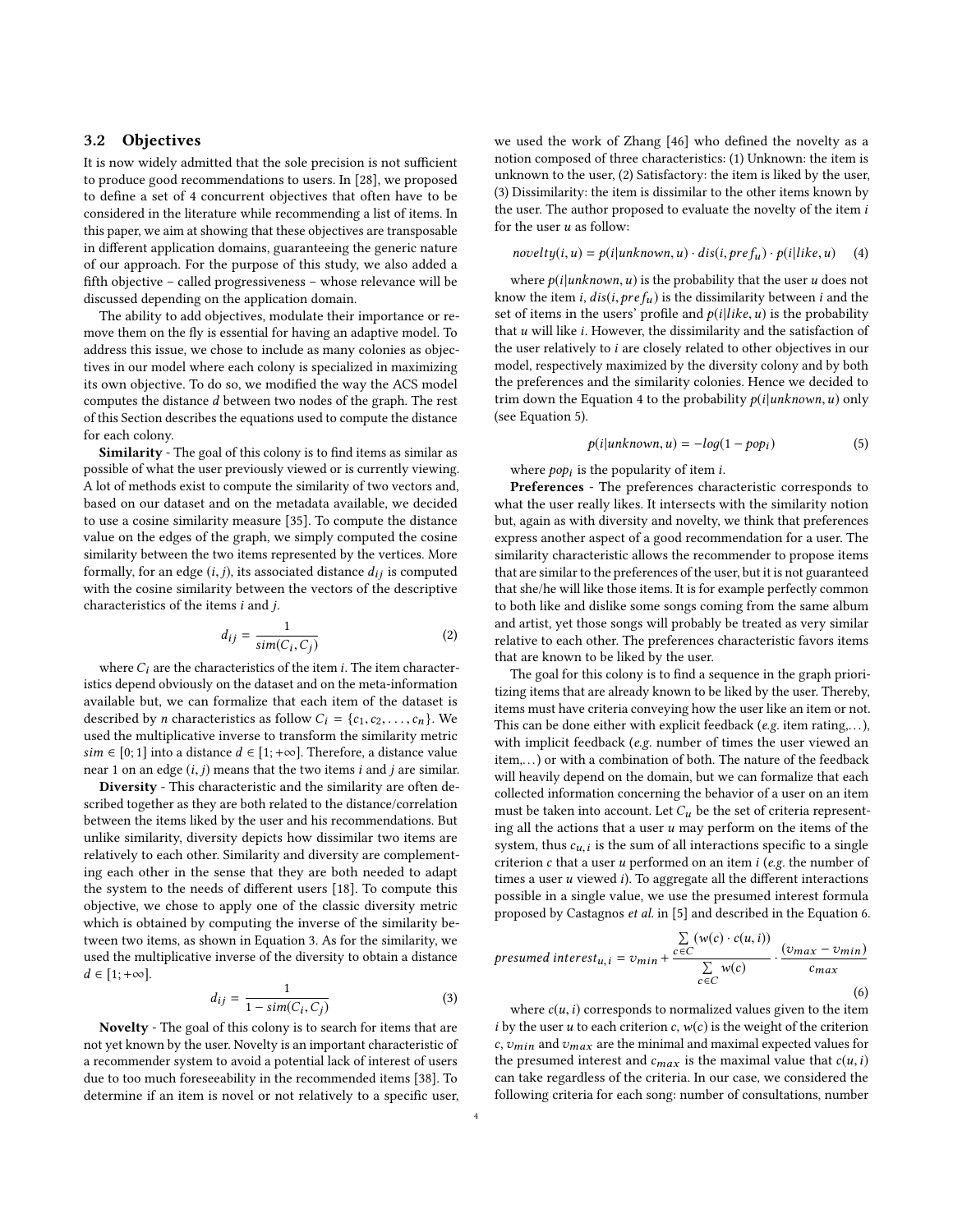of skips, number of bans (when the user do not want to listen to the song ever again), and number of likes.

Progressiveness - While the majority of the recommender systems propose a list of items ranked from most likeable to less likeable, we think that an ordered sequence of items could be more useful to the user in some specific domain. While a simple top-n list is generated from a single starting point, which is usually the user model at a time  $t$ , a well-crafted sequence will have a starting point, an ending point and a meaningful path to go from the former to the latter. In certain domain like e-education, recommending a progressive enough sequence (i.e. a sequence of courses progressing through skill level neither too slow nor too fast) is a key element to guarantee the user a good learning experience. One of the key element to a sequence is the progression between each item: a too slow progression and the user will stagnate, a too fast progression and she/he could be lost or feel that there is no progressiveness at all in the recommended list of items. In the context of cultural heritage, the progressiveness can be linked to the distance to go in a museum and/or to the semantic links between items so as to tell a coherent story through the recommended tour.

Progressiveness colony - The concept of progressiveness is tied up to our goal of finding a good sequence of items. Contrary to the majority of recommender systems, we not only want to provide a list of items but a sequence having a beginning, an end and where each item makes sense one to another. As stated before, in a museum, a good recommended sequence could consist of exhibits related in one way or another (i.e. from the same artist or from the same period) and located close to each other. Such a sequence could then slowly progress to another artist or a different section of the museum. Thus our goal is to recommend a sequence that is progressing neither too slow nor too fast: we call this the optimal progressiveness o. This metric is used to ensure that the agents of the progressiveness colony find a tour where each node offer a good progressiveness in relation to its predecessor and successor nodes. To do so, we computed o based on the first and the last items of a given sequence for a specific user.

<span id="page-4-1"></span>
$$
o_n = \frac{c_{z_n} - c_{a_n}}{s} \tag{7}
$$

where  $o_n$  is the optimal progressiveness value of the *n*th char-<br>pristic of a specific sequence  $c_n$  is the *n*th characteristic of the acteristic of a specific sequence,  $c_{z_n}$  is the *n*th characteristic of the last item z of the sequence  $c_{z_n}$  is the same for the first item of the last item z of the sequence,  $c_{z_n}$  is the same for the first item of the sequence and s is the number of items in the sequence. The Fause sequence and s is the number of items in the sequence. The Equa-tion [7](#page-4-1) will be applied for the  $m$  item characteristics, resulting in a *m*-sized vector of optimal progressiveness values  $(o_1, o_2, \dots, o_m)$ for the specific sequence. This vector will then be used in the calculation of the distance of an edge  $(i, j)$  for the progressiveness colony. This method implies to have numerical characteristics to apply the equation, like for example the tempo of a music track or the date of a painting.

The optimal progressiveness o value is then used to compute the distance d between two nodes of the graph.

$$
d_{ij} = \frac{\sum_{n=1}^{m} w_{o_n} \cdot \frac{c_{j_n} - c_{i_n}}{o_n}}{\sum_{n=1}^{m} w_{o_n}}
$$
 (8)

where  $m$  is the number of item's characteristics considered,  $o_n$  is the optimal progressiveness value of the nth characteristic for the sequence,  $w_{o_n}$  is the weight of the *n*th characteristic for the user<br>and depending on his preferences and  $c_i$  is the value of the *n*th and depending on his preferences and  $c_{j_n}$  is the value of the *n*th characteristic of the item *i* characteristic of the item j.

## <span id="page-4-3"></span>3.3 Merging tactics

In the previous section, we described five objectives that could provide suitable recommendations for users. Each of these five objectives is associated to a specific ant colony in our model. Thus, after this step, we are left with as many lists of recommendations as colonies, where each one should represent a part of the final recommended list. In order to build it, we needed a tactic to merge all the colonies' lists into one. To do so, we propose two techniques described below.

Merging colony - The first merging tactic relies once more on the ACS algorithm but with one additional colony that we called "merging colony". Starting from the set of items found by the other colonies (step 1), the merging colony considers all the objectives at once with a weighted sum to calculate the distances on the graph's edges (step 2), as shown in Equation [9.](#page-4-2)

<span id="page-4-2"></span>
$$
d_{ij} = \sum_{col\in colonies} w(col) \cdot d_{ij}(col) \tag{9}
$$

where  $w(col)$  is the weight representing the expected importance of the colony's objective in the final recommendation. To estimate those weights, we calculated the average values of each objective (similarity, diversity, novelty and preferences) on the last n sessions processed of the user. This gave us the general importance of each objective while taking into account contextual information and recent tendencies in the user's behavior. We also built a new graph for this path of the algorithm. To construct it, we used all the items in the lists found by the other colonies as vertices, we added edges to each consecutive pair of items in the lists and finally we added random edges in the same way that is described in the last part of the Equation [1](#page-2-1) to give the possibility of new paths to be found and chosen by the merging colony's agents.

Lists merging - For the second merging tactic, we calculated the weight  $w(col)$  of each objective in the same way that for the merging colony (see above). We then built the list step by step by considering all the items found by the different colonies. We iterated through all the available items for each step of the list construction and we added to the final recommended list the item which yield the best amelioration towards the expected values. This process was stopped either when the remaining items degraded the list's metrics, when there was no items left or when the last item of the initial listened session was found.

# <span id="page-4-0"></span>4 EXPERIMENTS IN DIFFERENT APPLICATION DOMAINS

## 4.1 Music

Our first evaluation of AntRS was done in the music domain due to the ease of getting data [\[28\]](#page-7-0). We will not discuss the results obtained in this study which showed the legitimacy of our multi-objective approach represented by separate colonies, thus we refer the reader to our last article [\[28\]](#page-7-0). In this paper, we will present the results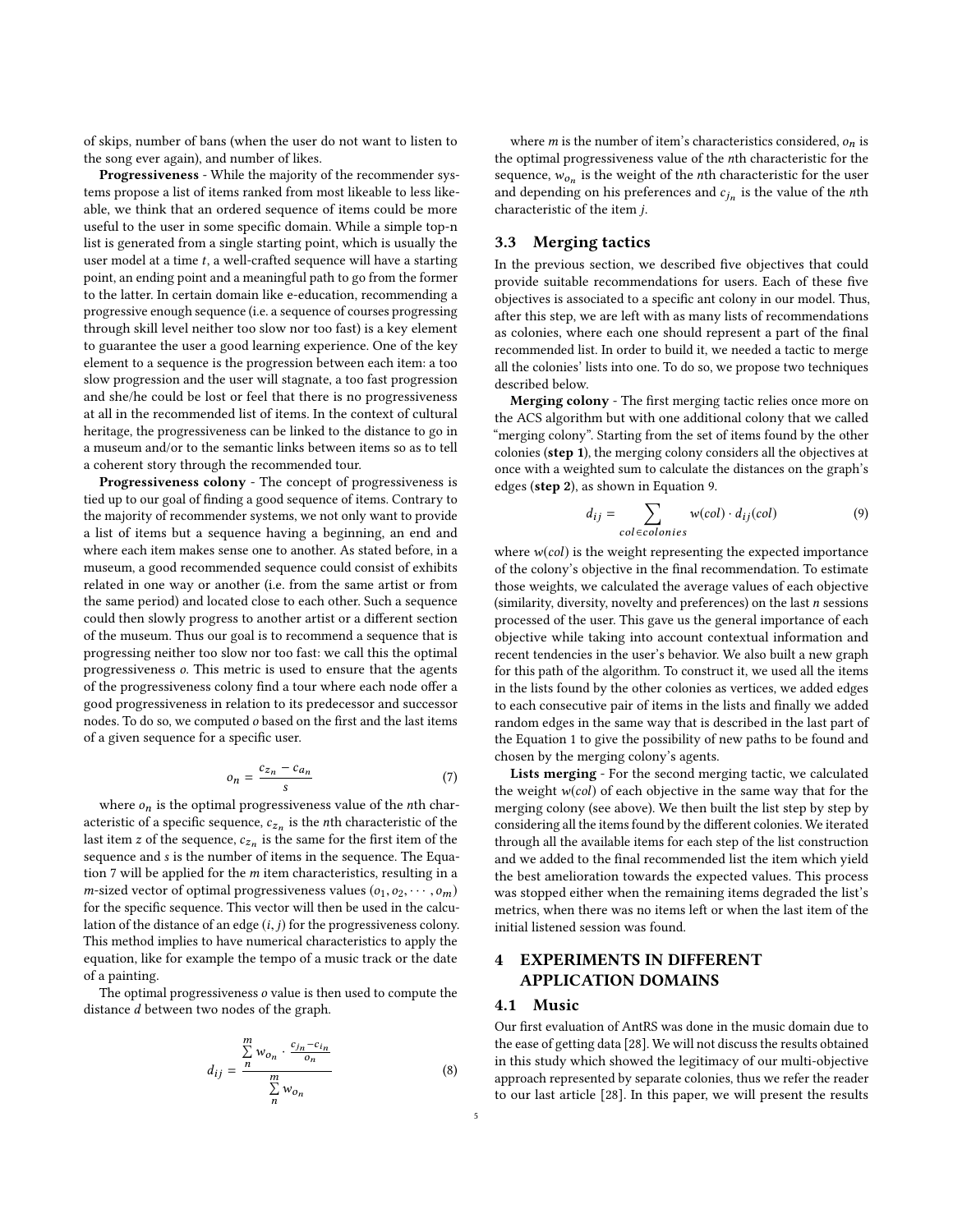obtained with two major differences in comparison to our previous study: we changed the way users are selected to build the graph in the training set so as to validate the robustness of our model, and we built a new graph for each user rather than having the same graph for all users to improve performances. We used the same dataset as previously from Deezer with 3,561 unique users, 178,910 unique songs, and 1,871,919 listenings from which we randomly chose 500 users to work with. But first, let us describe how we proceed to evaluate our model.

We compared the performances of AntRS with four state-ofthe-art algorithms capable of producing lists of items in the same conditions than our model. The first three are classical techniques spanning most of the work in the recommender systems domain: UserKNN [\[4\]](#page-7-39), TrustMF [\[44\]](#page-7-40), and SVD++ [\[20\]](#page-7-41). Those three algorithms were implemented using the Java library librec [\[15\]](#page-7-42). We also implemented a fourth hybrid multi-objective model named PEH described in [\[31\]](#page-7-19) to be able to compare AntRS to a state-of-the-art multi-objective recommender system. We used the three algorithms described above in the hybridization process. In the first study, we performed all the tests on a cross-validation dataset with a training set of 400 users and an evaluation set of 100 users each time. The goal was to test our model in a situation where it did not know anything about the new user. We obtained good results, showing that our model was indeed capable of producing recommendations to new users. For this paper, we used an approach were 80% of the user sessions were in the training set and the last 20% were the evaluation set with the same cross-validation method. The goal was to prove that our model is also capable of producing good results in a more classical setting used by the majority of the domain studies. Either way, for each listening session composed of 5 items or more in the test base, a recommended session was produced. The users of the training base had listened to 10,621 sessions while there were 2,569 sessions in the test base.

We used different metrics capturing all the aspects of what we consider a good recommendation: Precision, Recall and F-measure [\[2\]](#page-7-43), Similarity and Intra-list Similarity [\[47\]](#page-7-13), Diversity and Relative diversity [\[26,](#page-7-44) [38\]](#page-7-36). We also used the preferences and the novelty metrics of Equations [5](#page-3-2) and [6](#page-3-3) as well as in [\[38\]](#page-7-36).

As explained in Section [3,](#page-2-0) we also proposed and tested two merging tactics to combine the results of our four objectives. We also tested to run the merging colony alone, without the step 1 in the first merging tactic of Section [3.3:](#page-4-3) in that scenario, the merging colony operates on the whole graph, rather than on the subgraph of items recommended by the four colonies.

We also tested a new version of our model where, instead of building a single graph for all the users (AntRS single-graph) we built one graph per user based on the  $n$  nearest neighbors, as explained in section [3.1](#page-2-2) (AntRS multi-graph).

In Table [1,](#page-6-2) we present the summary of the results obtained for all the models tested and their variations. In our test, we used only the four first objectives colonies (similarity, diversity, novelty, preferences) without the progressiveness. We will explain why at the end of this section.

From the results, we can see that both AntRS variations obtain the best precision, recall and F-measure of all the models tested, which means that our model is the best to capture the preferences from the lists initially listened by the users in the training set. AntRS

also outperformed the other models for the diversity, novelty and preferences metrics, while still managing to maintain a correct level of similarity. We can also see that AntRS multi-graph manages to obtain almost the same performance as AntRS single-graph. We explain this small disparity by our selection of the  $n$  neighbor which could be improved along with the number of users for this experience (i.e. if the single graph was built with a lot more users than 500 then a selection process for the users could be useful).

Finally, let us talk about the progressiveness colony. As we stated earlier, we did not include it in the experiment for two main reasons. First, we ran some tests beforehand and the results were not conclusive. The colony obtained a very poor accuracy without building apparent progressive sequences. To understand why, we looked at the original music sessions that the users listened to. With the help of the Mann-Kendall test, which is designed to detect monotonic upward on downward trend of a variable over time, we found that there was no monotonic trend in the sessions. These results match with the recent research done in music showing that the order of songs is of little importance to users in playlists and music radios [\[33,](#page-7-45) [36\]](#page-7-9).

## 4.2 Museums

After the music experimentation and to prove that our model is generic, we now want to apply it to a new domain: cultural heritage. This is a sensible choice as recommendation in tourism is booming since the 2000s and we wanted to work in a partnership with a museum in our city. Furthermore, the cultural heritage brings a lot of new challenges that are specific to the physical space represented by a museum, like for example managing the crowd in the museum, taking into account the physical space of the museum, taking into account the state of the visitor (young, old, tired, in a hurry, . . .). In this section, we will describe the museum, the experience we are currently doing, the data we are collecting and what we plan to do with these data.

The museum - We are currently working with the museum of fine  $arts<sup>1</sup>$  $arts<sup>1</sup>$  $arts<sup>1</sup>$  in Nancy, France. This museum is well-known for its fifteen century to today collection of paintings, statues and modern art works. It has close to 130,000 visitors each year which are welcomed in a 9.000m<sup>2</sup> classified historic building. The museum permanently presents about 400 works of art, without counting those stored in the archives. We currently have a partnership with the museum where we have access to their internal resources (information on pieces of art like artist, date of creation, title and so on). The museum also granted us a full and free entry for us and the experimentation's subjects.

Experimentation - As we said earlier, an experimentation is ongoing in the museum of fine arts. We are currently recruiting people to visit the museum. To analyze their route, we considered three possible solutions: (1) a manual tracking with someone following the visitor and noting his positions, like in [\[39\]](#page-7-31), (2) an indoor tracking device with the help of a smartphone application or RFID/bluetooth technologies, as explained in [\[10\]](#page-7-46), and (3) an eye-tracking device. We decided not use the first solution as it necessitated a lot of work without giving a better accuracy in the data. We also did not choose the indoor tracking system because

<span id="page-5-0"></span><sup>1</sup>https://musee-des-beaux-arts.nancy.fr/accueil-145.html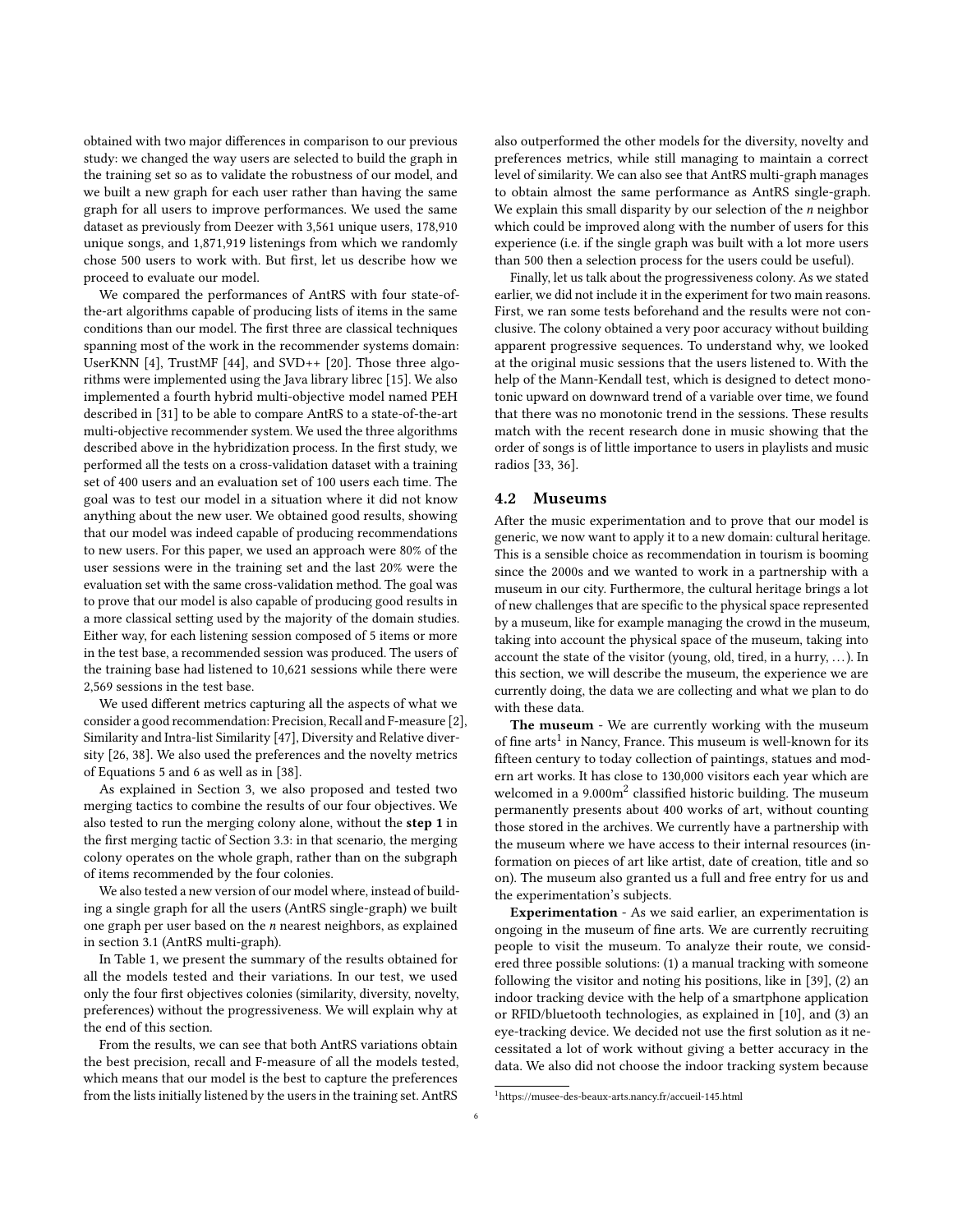<span id="page-6-2"></span>

|                         | Precision | Recall | F-measure | Similarity | <b>ILS</b> | Diversity | <b>RD</b> | Novelty | Preferences | Coverage |
|-------------------------|-----------|--------|-----------|------------|------------|-----------|-----------|---------|-------------|----------|
| AntRS single-graph (4   | 0.379     | 0.147  | 0.205     | 0.942      | 0.902      | 0.058     | 0.073     | 0.748   | 0.631       | 71.68%   |
| colonies + lists merg-  |           |        |           |            |            |           |           |         |             |          |
| ing)                    |           |        |           |            |            |           |           |         |             |          |
| single-graph<br>AntRS   | 0.339     | 0.176  | 0.215     | 0.943      | 0.9        | 0.057     | 0.085     | 0.72    | 0.718       | 71.68%   |
| $(4$ colonies + merging |           |        |           |            |            |           |           |         |             |          |
| colony)                 |           |        |           |            |            |           |           |         |             |          |
| AntRS multi-graph (4    | 0.369     | 0.149  | 0.203     | 0.941      | 0.901      | 0.059     | 0.075     | 0.737   | 0.633       | 71.68%   |
| colonies + lists merg-  |           |        |           |            |            |           |           |         |             |          |
| ing)                    |           |        |           |            |            |           |           |         |             |          |
| AntRS multi-graph (4    | 0.329     | 0.167  | 0.206     | 0.944      | 0.905      | 0.056     | 0.081     | 0.707   | 0.68        | 71.68%   |
| colonies + merging      |           |        |           |            |            |           |           |         |             |          |
| colony)                 |           |        |           |            |            |           |           |         |             |          |
| AntRSv1<br>(merging)    | 0.195     | 0.121  | 0.142     | 0.952      | 0.931      | 0.048     | 0.068     | 0.307   | 0.39        | 71.68%   |
| colony alone)           |           |        |           |            |            |           |           |         |             |          |
| <b>UserKNN</b>          | 0.213     | 0.146  | 0.165     | 0.947      | 0.902      | 0.053     | 0.085     | 0.668   | 0.509       | 45.5%    |
| TrustMF                 | 0.214     | 0.148  | 0.166     | 0.947      | 0.903      | 0.053     | 0.085     | 0.667   | 0.512       | 45.48%   |
| $SVD++$                 | 0.212     | 0.147  | 0.165     | 0.947      | 0.903      | 0.053     | 0.084     | 0.667   | 0.51        | 45.47%   |
| PEH                     | 0.196     | 0.121  | 0.143     | 0.952      | 0.93       | 0.048     | 0.069     | 0.308   | 0.391       | 71.68%   |

Table 1: Experimentations with AntRS as a multi-objective model

we did some internal testing with smartphone tracking as well as bluetooth beacons and the results were not good enough for our needs. We could not get those devices to have a better precision resolution than a few meters, making them suitable for tracking people in a whole room but not sufficient to precisely know where a visitor is in the room and what she/he is looking at. Thus we chose to use the eye-tracker with the latest version of the Tobii Pro Glasses  $2^2.$  $2^2.$  These glasses allow us to let the visitor relatively free: we do not have to follow him to write down his movements and we do not have to ask him to interact with a tracking device either. The glasses are still a minor inconvenience to wear but it was the best compromise available between tracking precision and visit disruption.

Data - In this experimentation, we have two types of data: museum data and visitors collected data. The museum data refers to all the information relative to the museum and to the works of art. We measured the the museum rooms and we also recorded the exact positions of all the works of art. The goal is to be able to recreate the museum virtually and, at least, have a good idea of where the visitor is and what she/he is looking at exactly at each time during his visit. The visitors' collected data refers to the information we are gathering with the experimentation itself. The Tobii Pro Glasses 2 record a video flow of what the visitor has in front of him while, at the same time, compute the fixation points (i.e. what the person is looking at exactly). As we have the video information of where the user is, what she/he is looking at and for how long, we plan to build a dataset where those information will be transcribed as numerical values.

Goals - The goals of this experimentation are multiple. First, we will build a dataset based on the user data collected during the experimentation with the eye-tracker. We aim at providing the community a clean dataset with the information about the museum space, the works of art and also the precise path taken by all the

visitors with timestamp on each movements and stops. With this dataset, we will be able to do offline experiments with our model AntRS to confirm that it is working in another domain. We will be to compute similarity and diversity between pair of exhibits based on their characteristics (artist, period, style, popularity, subject portrayed through the work...), but also based on the co-viewing of exhibits (i.e. we can consider to artworks similar if they are viewed by the same users through their visit). We will also be able to integer the progressiveness of sequences, which was not possible with music. Finally, another area of interest would be to simulate the museum in virtual reality with crowd behavior based on real visitors to try to adapt recommendations to users given their crowd tolerance [\[24\]](#page-7-33).

#### <span id="page-6-0"></span>5 CONCLUSION

In this paper, we showed that AntRS is still obtaining better results than state-of-the-art methods despite switching to a more traditional k-fold method. We also showed that, while not obtaining the very best results, our new approach consisting of creating a graph per user is promising and will probably be the way to go with a larger dataset and some variables tuning. Finally, we discussed about our ongoing experimentation in the museum of fine arts in Nancy, France. This experimentation will allow us to test our model on another application domain to guarantee its generic nature and to test our fifth objective related to progressiveness.

# ACKNOWLEDGMENT

This project has received funding from the European Union's Horizon 2020 research and innovation programme under grant agreement No 693150.

## **REFERENCES**

<span id="page-6-3"></span><sup>2</sup>https://www.tobiipro.com/product-listing/tobii-pro-glasses-2/

<span id="page-6-1"></span><sup>[1]</sup> Gediminas Adomavicius and Alexander Tuzhilin. 2011. Context-aware recommender systems. In Recommender systems handbook. Springer, 217–253.